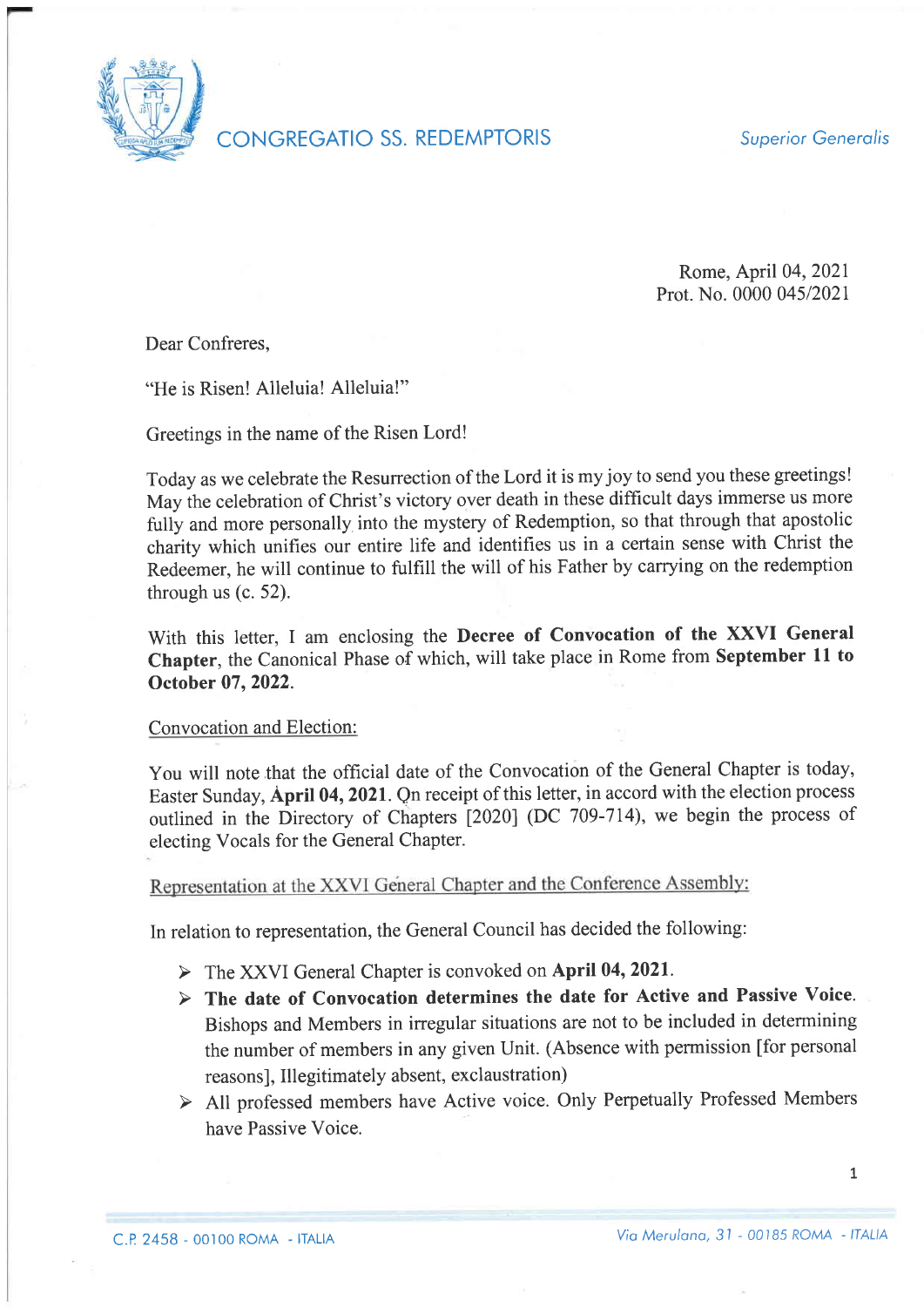

- $\triangleright$  The election of vocals follows the procedure outlined in the Directory of Chapters  $[2020]$ ,  $\#716 - \#724$ .
- $\triangleright$  Each Province, Vice-province and Region is represented by its Major Superior at Phases 1, II and III.
- $\triangleright$  Missions are represented at Phase I and III by the Mission Superior.
- $\triangleright$  All Provinces with more than 20 members and less than 300 members will elect one (1) Vocal and a substitute for representation at Phase I and III.
- $\triangleright$  For Provinces with more than 100 members, the confrere elected will also represent the Province at Phase II (the Canonical Phase). [Madrid-1500: St. Clements-50O0: Baltimore-070O: Denver-4500: San Paulo-2300: Colombia-2800: Bangalore-3800: Indonesia-4900:1
- $\triangleright$  Provinces with more than 300 members will elect two Vocals who will represent the Unit at Phase I, II (Canonical), and III. [Warsaw-1700: Vietnam-3400]
- $\triangleright$  The election of Vocals must be completed by August 31, 2021 and the names of those elected (and the substitutes) are to be submitted to the General Government.
- $\triangleright$  Those elected as vocals remain members of the XXVI General Chapter until the convocation of the XXVII General Chapter.
- $\triangleright$  If for some reason, a Vocal is unable to continue in his role as Vocal, he is replaced by the substitute (for example, if the Vocal is at some future time elected as Major Superior of his Unit).
- > Vocals elected for the XXVI General Chapter are automatically members of the Conference Assembly to represent their respective Unit. In the event of the reconfiguration of any particular Unit in a Conference, the Conference Assembly, in dialogue with the General Council, will determine the representation of that Unit at the Conference Assembly.

## Prayer for the General Chapter:

The Secretary-General will send an electronic/digital version of the Prayer for the General Chapter which was prepared by the Central Preparatory Commission. Each Community and each confrere are urged to pray daily for the General Chapter, and to encourage the Sisters, lay associates and friends connected with us to pray as well.

## Communications about the General Chapter:

It is important that the XXVI General Chapter be celebrated as an event for the whole Congregation. The Central Preparatory Commission and the General Government will do